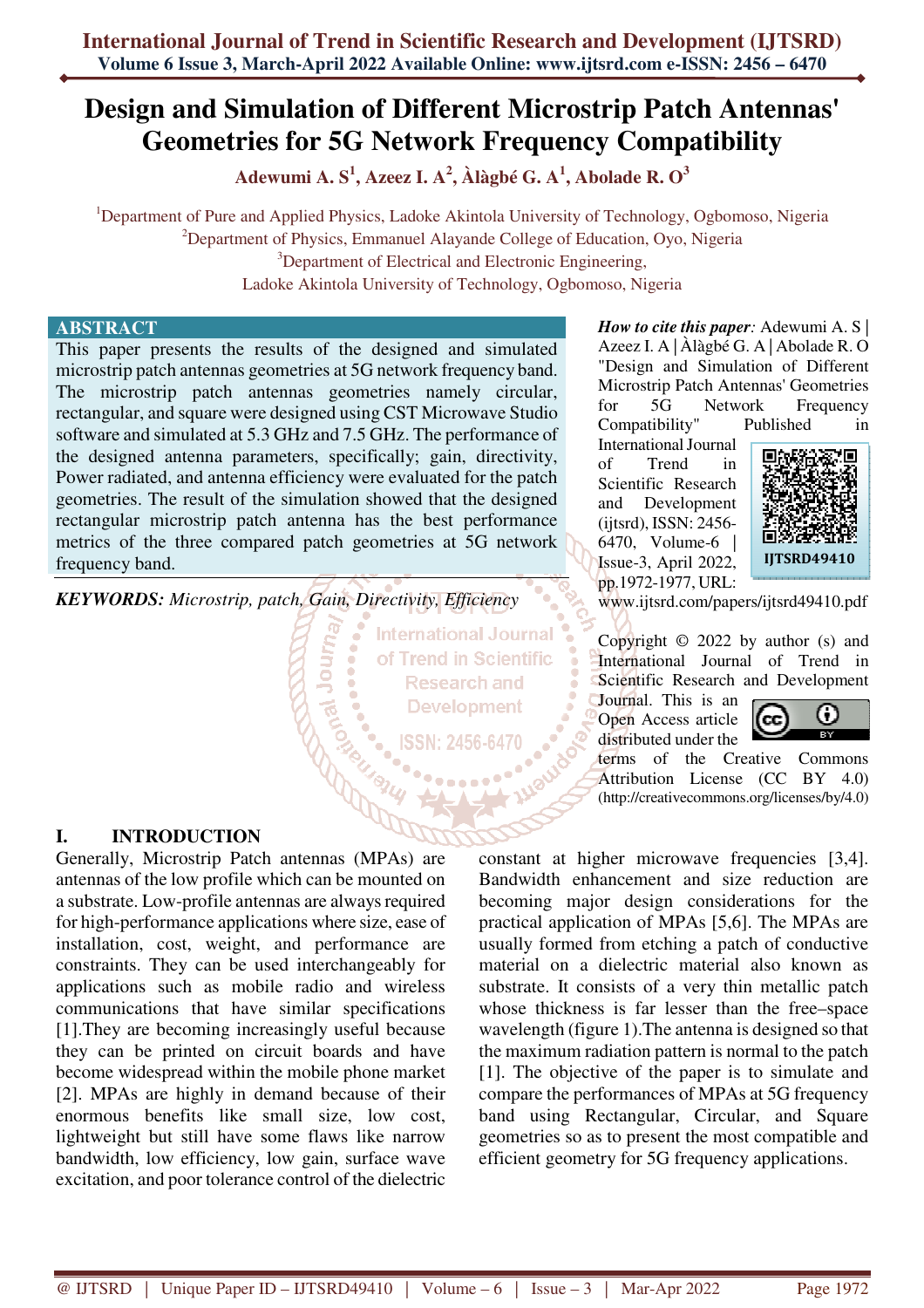

**Figure 1: Microstrip Patch Antenna design [7]** 

# **II. Materials and Method**

To evaluate the performance of the patch geometries, single element circular, rectangular and square patch antennas were designed and simulated using CST Microwave studio. FR4 epoxy, with a dielectric constant of 4.3 and thickness of 1.6 mm was used as the substrate while pure copper with a thickness of 0.035 mm was used as the material for the conducting elements (patch and ground) of the antennas and was fed using microstrip feed line technique. The single element antenna geometries were simulated at 5G frequencies of 5.3 GHz and 7.5 GHz.

# **III. Microstrip Patch Antenna Geometry Design**

According to [8], the width of the rectangular patch was calculated using:

 $(5)$ 

$$
W = \frac{c}{2f} \sqrt{\frac{2}{\epsilon_r + 1}}
$$
 (1)

Also, the length L of the rectangular patch was calculated using [9]:  $L = L_{eff} - 2\Delta L$   $\qquad \qquad$   $\qquad \qquad$   $\qquad \qquad$   $\qquad \qquad$   $\qquad \qquad$   $\qquad \qquad$   $\qquad \qquad$   $\qquad \qquad$   $\qquad \qquad$   $\qquad \qquad$   $\qquad \qquad$   $\qquad \qquad$   $\qquad \qquad$   $\qquad \qquad$   $\qquad \qquad$   $\qquad \qquad$   $\qquad \qquad$   $\qquad \qquad$   $\qquad \qquad$   $\qquad \qquad$   $\qquad \qquad$   $\qquad$   $\qquad \qquad$   $\$ 

Where,

$$
L_{eff} = \frac{C}{2f\sqrt{\epsilon_{refj}}}
$$
 (3)  
0.412h( $\epsilon_{reff}$ +0.3)( $\frac{W}{2}$ +0.264)

ÎВ.

and 
$$
\Delta L = \frac{1}{\frac{(s_{reff}-0.258)(\frac{W}{h}+0.8)}{(s_{reff}-0.258)(\frac{W}{h}+0.8)}} \tag{4}
$$

where,

$$
\varepsilon_{reff} = \frac{s_r + 1}{2} + \frac{s_r - 1}{2} \sqrt{1 + 12 \frac{h}{w}}
$$

where  $\Delta L$  is the correction length factor,  $L_{eff}$  is the effective length, and  $\varepsilon_{eff}$  is the effective dielectric constant of the substrate material. The length and width of the substrate were taken to be twice the dimension of the patch length and width respectively. For the square MPA design, the width of the design was taken as the width of the rectangular MPA.

The dimension of the circular patch was treated as a circular loop, so according to [10] the dimension of the circular patch was calculated using:

$$
a = \frac{1}{\left[1 + \frac{2h}{\pi \varepsilon F} \left[ \ln \left( \frac{\pi F}{2h} \right) + 1.772 \varepsilon \right] \right]^{\frac{1}{2}}}
$$
(6)

Where *F* is given as,  $\mathbf{F} = \frac{8.791 \times 10^9}{f_{\text{av}}/\sqrt{g_{\text{av}}}}$ 

The equation (6) does not take into consideration the fringing effect, and since the fringe effect makes the patch electrically larger, thus the effective radius of the circular patch was deduced using;

$$
a_{\sigma} = a \left\{ 1 + \frac{2h}{n\epsilon_{\text{ref}}} \left[ ln \left( \frac{n a}{2h} \right) + 1.7726 \right] \right\}^{\frac{1}{2}}
$$
(7)

The dimensions of the designed MPAs geometries are shown in table 1, and the designed geometries are as shown in figure 2.

@ IJTSRD | Unique Paper ID – IJTSRD49410 | Volume – 6 | Issue – 3 | Mar-Apr 2022 Page 1973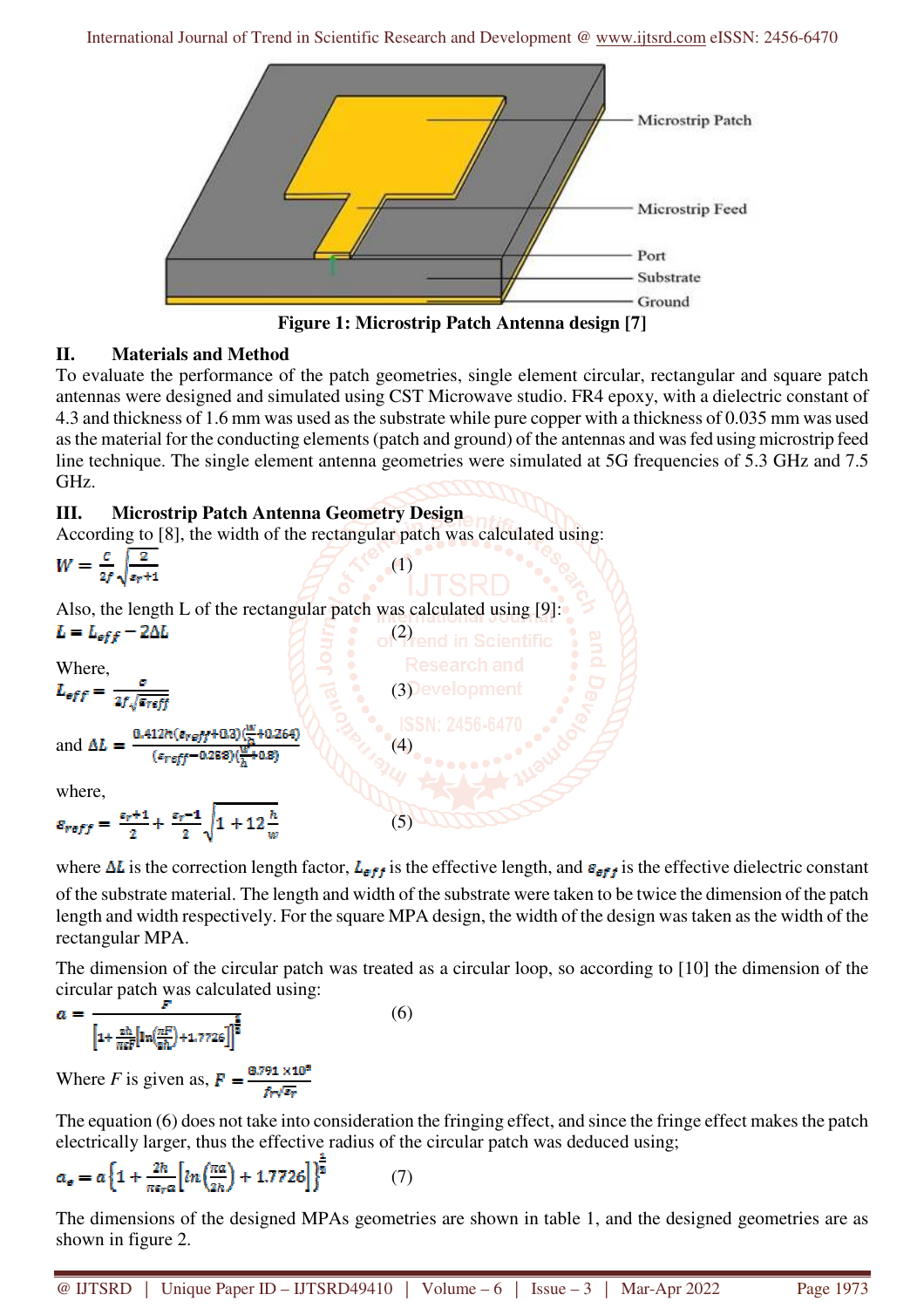| <b>Frequency</b><br>(GHz) | <b>Rectangular patch</b><br>Length $(mm)$ | <b>Rectangular Patch</b><br>Width (mm) | Length (mm) | Square Patch Circular Patch<br>Radius (mm) |
|---------------------------|-------------------------------------------|----------------------------------------|-------------|--------------------------------------------|
| 5.3                       | 17.21                                     | 12.93                                  | 17.21       | 8.67                                       |
| 7.5                       | 12.16                                     | 8.88                                   | 12.16       | 6.41                                       |
| $-$                       |                                           |                                        |             |                                            |

**Table 1: Dimensional Specifications of the Designed Circular, Rectangular and Square MPAs** 



**Figure 2: Designed and Simulated Circular, Rectangular and Square MPA Geometries.** 

# **IV. Simulation Results**

The power radiated by an antenna is the measure of the antenna's strength or power directed in the main lobe [12]. Figure 3a to 3f show the power radiated by the designed and simulated MPAs geometries at 5G network frequencies of 5.3 GHz and 5.7 GHz respectively. The power radiated by these geometries were measured from figures 3a to 3f and presented in table 2.

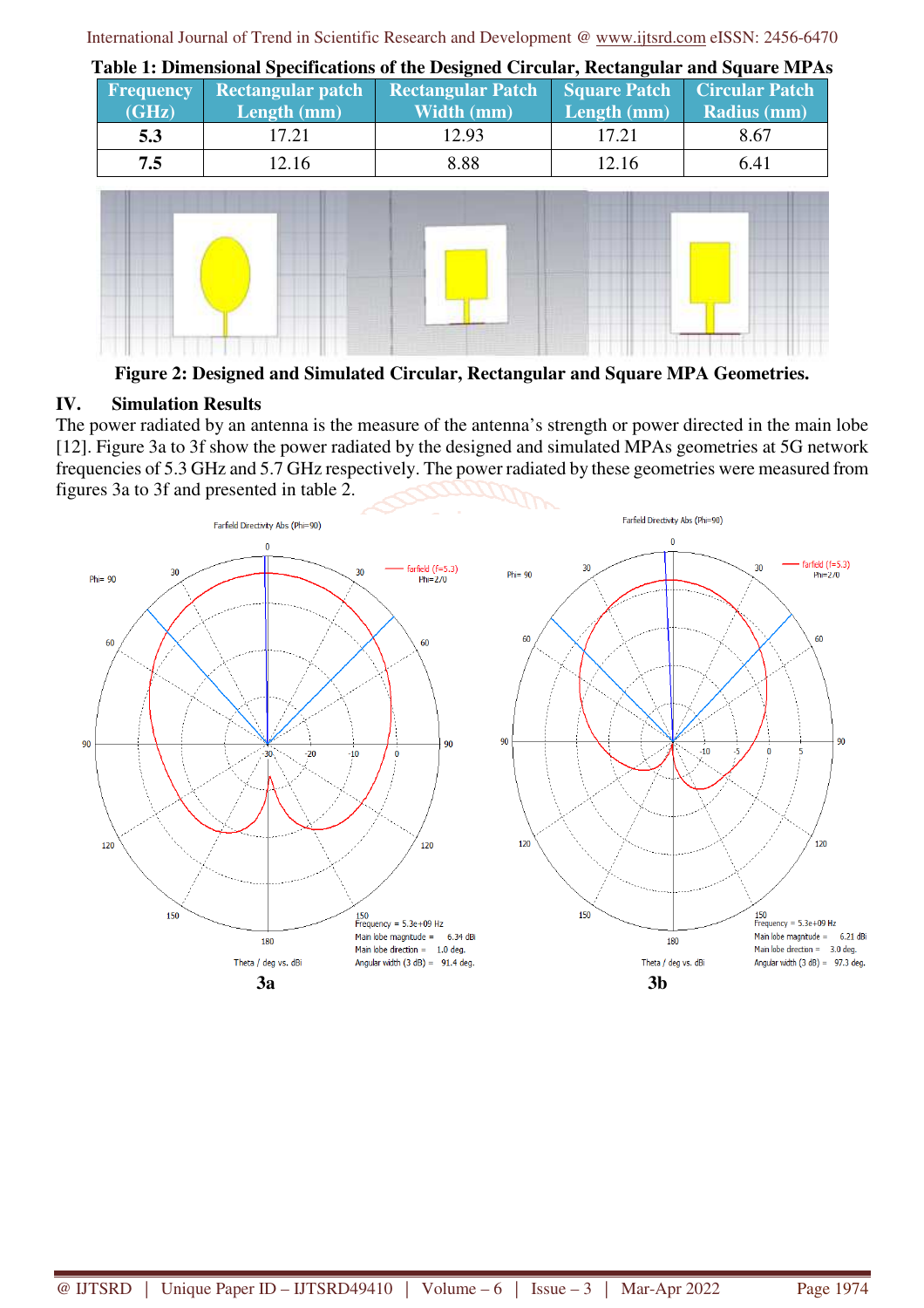

Figure 3: Radiation Patterns of the designed and simulated MPAs geometries; **(3a)** Circular MPAs at 5.3 GHz **(3b)** Rectangular MPAs at 5.3 GHz **(3c)** Square MPAs at 5.3 GHz **(3d)** Circular MPAs at 7.5 GHz **(3e)** Rectangular MPAs at 7.5 GHz **(3f)** Square MPAs at 7.5 GHz

| Table 2: Power radiated by the designed and simulated Circular, Rectangular and Square MPAs |  |  |  |  |  |  |
|---------------------------------------------------------------------------------------------|--|--|--|--|--|--|
|---------------------------------------------------------------------------------------------|--|--|--|--|--|--|

| <b>Frequency (GHz)</b> | <b>Power Radiated (W)</b> |                             |       |  |  |  |
|------------------------|---------------------------|-----------------------------|-------|--|--|--|
|                        |                           | Circular Rectangular Square |       |  |  |  |
| 5.3                    | 0.071                     | 0.176                       | በ በ21 |  |  |  |
| 7.5                    |                           |                             |       |  |  |  |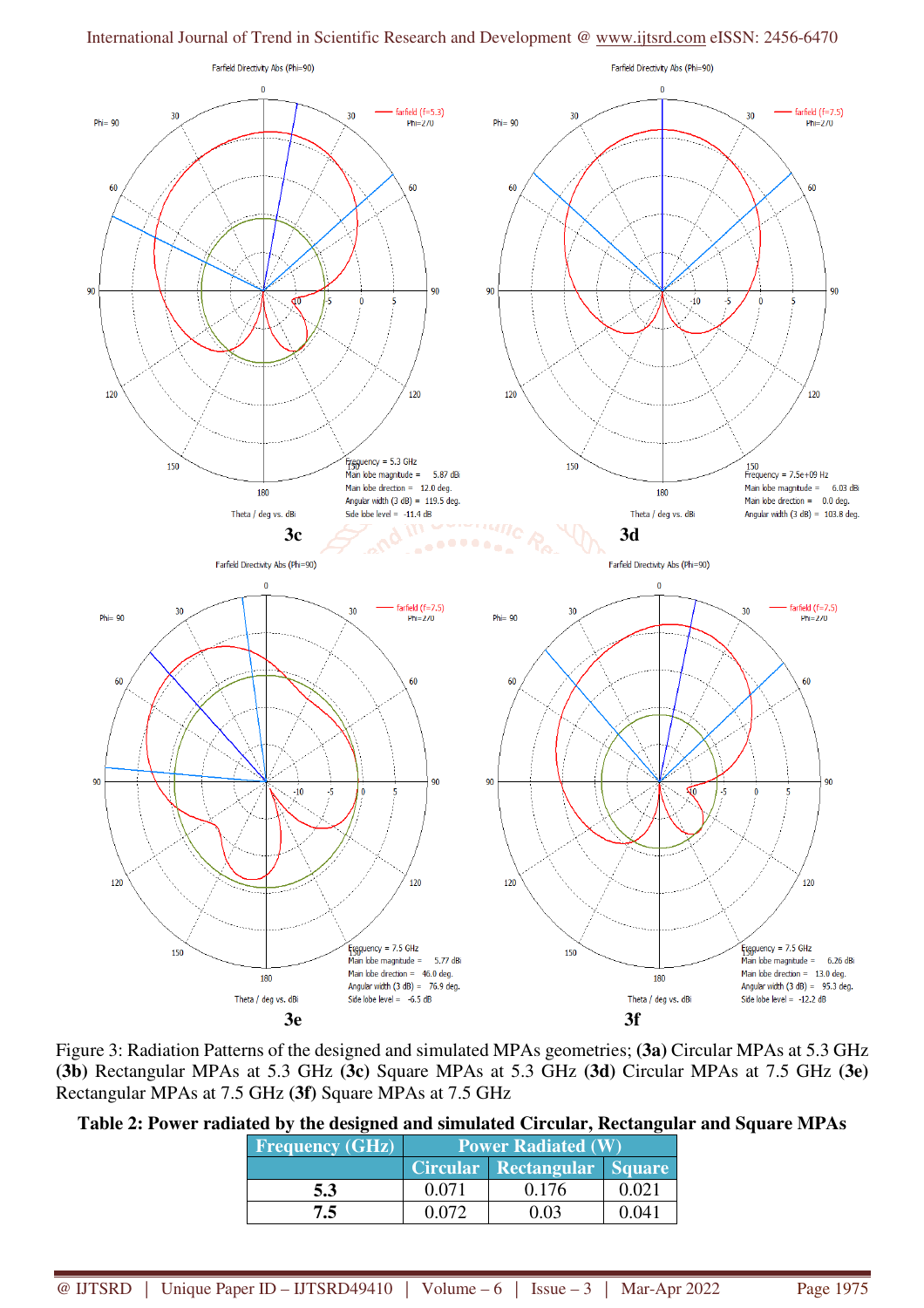The antenna gain is similar to antenna directivity in terms of definition. The distinction between these two antenna characteristics is that gain considers both the antenna's efficiency and directivity, therefore the gain of a lossless antenna is equal to its directivity[11]. The directivity of an antenna is equal to the ratio of the maximum power density to its average value over a sphere as observed in the far-field of an antenna. The evaluated gain, directivity and efficiency of the designed and simulated MPAs geometries estimated from the power radiated in figures 3a to 3f are shown in table 3.

| Table 5: Gaill, Difectivity and Emiclency of the designed and simulated MFAS |            |      |             |                          |                                            |                       |                   |                                                 |         |
|------------------------------------------------------------------------------|------------|------|-------------|--------------------------|--------------------------------------------|-----------------------|-------------------|-------------------------------------------------|---------|
| Frequencies(GHz)                                                             | Gain (dBi) |      |             | <b>Directivity (dBi)</b> |                                            |                       | <b>Efficiency</b> |                                                 |         |
|                                                                              |            |      |             |                          |                                            |                       |                   | Cir. Rect. Sqr. Cir. Rect. Sqr. Cir. Rect. Sqr. |         |
| 5.3                                                                          | 2.02       | 2.64 |             |                          | $-1.69$   6.34   6.21   5.87   0.32   0.43 |                       |                   |                                                 | $-0.29$ |
| 7.5                                                                          | 2.00       | 3.12 | $1.16$ 6.03 |                          | 5.77                                       | $6.26 \mid 0.32 \mid$ |                   | 0.54                                            | 0.19    |

**Table 3: Gain, Directivity and Efficiency of the designed and simulated MPAs** 

### **V. Discussion**

The performance of the designed and simulated MPAs parameters were compared as shown in table 2 and table 3. The results from table 2 showed that the designed and simulated rectangular MPA has the highest radiated power of 0.176 W at 5.3 GHz followed by circular MPA which radiates 0.071 W. Square MPA has the least radiated power of 0.021 W at 5.3 GHz. Meanwhile, circular MPA has the highest radiated power of 0.072 W at 7.5 GHz followed by square MPA with 0.041 W while rectangular MPA has the least radiated power of 0.03 W at 7.5 GHz.

Observations from table 3 show that the designed and simulated rectangular MPA has the highest gains with peak values of 2.64 dBi and 3.12 dBi at 5.3 GHz and 7.5 GHz followed by circular MPA with gain values of 2.02 dBi and 2.0 dBi at 5.3 GHz and 7.5 GHz lop[4] ntBharadwaj R. Design of Micro-Strip Patch respectively. Moreover, circular MPA has the highest directivity of 6.34 dBi at 5.3 GHz while square gave the highest directivity of 6.26 dBi at 5.7 GHz. Furthermore, the results also show that the designed and simulated rectangular MPA is the most efficient of the three MPAs geometries with an efficiency of 0.43 and 0.54 at 5.3 GHz and 7.5 GHz followed by circular MPA whose efficiencies are the same at both frequencies.

## **VI. Conclusion**

This work has revealed that MPA geometry has critical influence on its performance parameters particularly radiation pattern, radiated power, gain, directivity and efficiency. Rectangular MPA which gave the overall best performance will be most suitable and compatible for use as MPA in 5G network transceiver devices at the lower and mid frequency band, specifically at 5.3 GHz and 7.5 GHz respectively.

## **References**

[1] Balanis, C.A. (2005) Antenna Theory Analysis and Design. 3rd Edition, John Wiley & Sons, Hoboken. - References - Scientific Research Publishing [Internet]. [cited 2022 Jan 11].

Available from: https://www.scirp.org/(S(lz5mqp453edsnp55rrg jct55))/reference/ReferencesPapers.aspx?Refere nceID=2078988.

- [2] Singh I, Tripathi VS. Micro strip Patch Antenna and its Applications: a Survey. [cited 2022 Jan 11]; Available from: www.ijcta.com.
- [3] Islam MT, Shakib MN, Misran N. Broadband E-H Shaped Microstrip Patch Antenna for Wireless Systems. Progress In Electromagnetics Research [Internet]. 2009 [cited 2022 Jan 11]; 98:163–173. Available from:

http://www.jpier.org/PIER/pier.php?paper=090 82302.

- Antenna Array Using DGS for ISM Band Applications. Global Journal of Research and Review [Internet]. 2017 [cited 2022 Jan 11];4:1–4.Available from: https:// journals .index copernicus.com/ publication /1715 125 /Roopali-Bharadwaj-Design-of-Micro-Strip.
- [5] Abbaspour M, Hassani HR. Wideband starshaped microstrip patch antenna. Progress in Electromagnetics Research Letters. 2008;1:61– 68.
- [6] Adewumi HK, Adewumi AS, Fajinmi GR, et al. Optimization of microstrip patch antenna's bandwidth using fabricated multiwall carbon nanotubes-Al2O3-ceramic composite substrate. Journal of Physics: Conference Series [Internet]. 2021 [cited 2022 Jan 29]; 2034:012020. Available from: https://iopscience.iop.org/article/10.1088/1742- 6596/2 034/1/012020.
- [7] Chowdhury MH, Hossain QD, Azad Hossain M, et al. Single feed circularly polarized crescent-cut and extended corner square microstrip antennas for wireless biotelemetry.